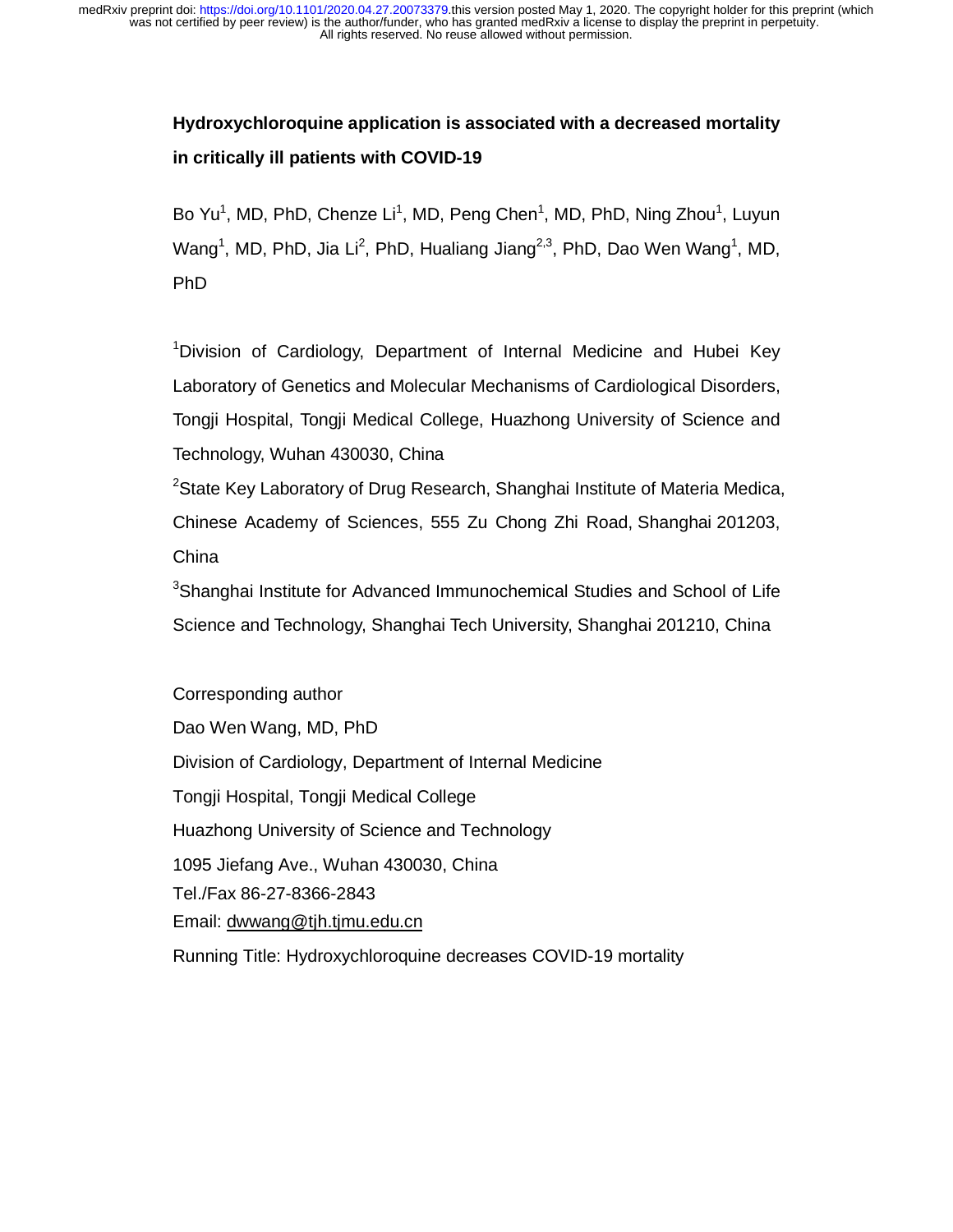# **Key Points**

**Question:** Could hydroxychloroquine administration be beneficial in the treatment of critically ill patients with COVID-19?

**Findings:** In this retrospective study, a total of 568 critically ill patients with COVID-19 all received basic therapy and additionally 48 of them received hydroxychloroquine for 7–10 days (200 mg twice per day). Hydroxychloroquine treatment is significantly associated with a decreased mortality in critically ill COVID-19 patients and attenuated inflammatory cytokine IL-6 level.

**Meaning:** Our data suggest that hydroxychloroquine could be used to treat critically ill patients with COVID-19 which may save a lot of lives.

#### **Abstract**

**Importance:** Coronavirus disease 2019 (COVID-19) is a pandemic with no specific drugs and high mortality. The most urgent thing is to find effective treatments.

**Objective:** To determine whether hydroxychloroquine application may be associated with a decreased risk of death in critically ill COVID-19 patients and what is potential mechanism.

**Design, Setting and Patients:** This retrospective study included all 568 critically ill COVID-19 patients who were confirmed by pathogen laboratory tests despite antiviral treatment and had severe acute respiratory distress syndrome, PAO2/FIO2 <300 with need of mechanical ventilation in Tongji Hospital, Wuhan, between February 1 of 2020 to April 8 of 2020. All 568 patients received comparable basic treatments including antiviral drugs and antibiotics, and 48 of them additionally received oral hydroxychloroquine (HCQ) treatment (200 mg twice a day for 7-10 days). Primary endpoint is mortality of patients, and inflammatory cytokines levels were compared between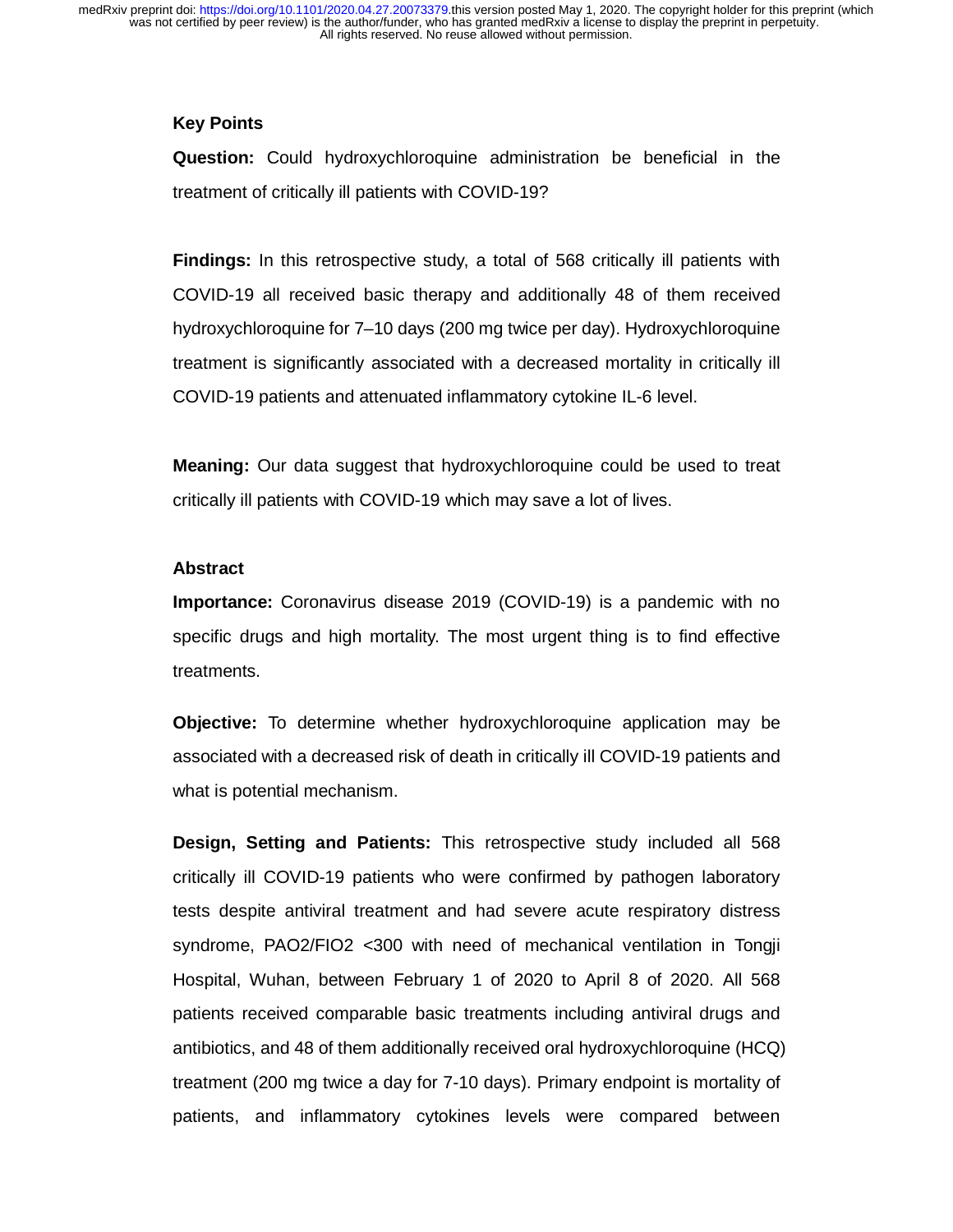hydroxychloroquine and non-hydroxychloroquine (NHCQ) treatments.

**MAIN OUTCOMES AND MEASURES:** In-hospital death and hospital stay time (day) were obtained, level of inflammatory cytokine (IL-6) was measured and compared between HCQ and NHCQ treatments.

**RESULTS:** The median age of 568 critically ill patients is 68 (57, 76) years old with 37.0% being female. Mortalities are 18.8% (9/48) in HCQ group and 45.8% (238/520) in NHCQ group (p<0.001). The time of hospital stay before patient death is 15 (10-21) days and 8 (4 - 14) days for the HCQ and NHCQ groups, respectively (p<0.05). The level of inflammatory cytokine IL-6 was significantly lowered from 22.2 (8.3-118.9) pg/mL at the beginning of the treatment to 5.2 (3.0-23.4) pg/ml (p<0.05) at the end of the treatment in the HCQ group but there is no change in the NHCQ group.

**CONCLUSIONS AND RELEVANCE:** Hydroxychloroquine treatment is significantly associated with a decreased mortality in critically ill patients with COVID-19 through attenuation of inflammatory cytokine storm. Therefore, hydroxychloroquine should be prescribed for treatment of critically ill COVID-19 patients to save lives.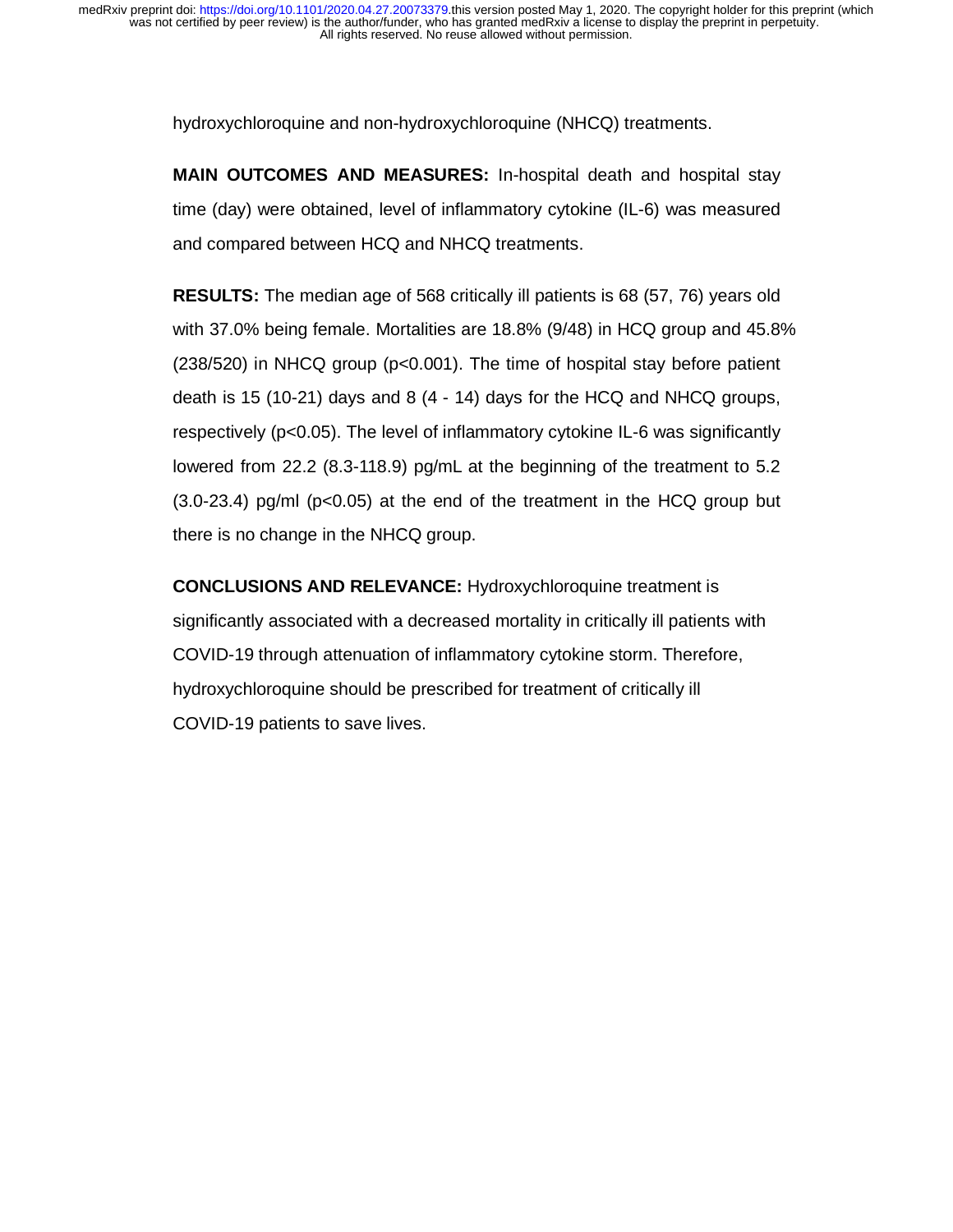# **Introduction**

Since the breakout of infection by a novel severe acute respiratory syndrome coronavirus 2 (SARS-CoV-2) at the end of 2019 in Wuhan, China<sup>1</sup>, the Coronavirus Disease 2019 (COVID-19) has become a worldwide pandemic, with more than 1,918,432 infections and 123,460 death as reported on April 14 of 2020.

To combat this awful epidemic and help frontline physicians to treat patients and save lives, the World Health Organization (WHO), China, and many other countries have issued preliminary guidance on screening and diagnosis of infections in populations as well as managements of infection control. However, because of the lack of effective remedy for COVID-19, the recommended treatment for acutely ill patients are severely limited, with options for compassionate managements that include the use of Chinese herbs<sup>2</sup>. Although these strategies help many patients, especially in China, severe and especially critically ill patients are with high risk of death. Recent clinical trials on antiviral drugs such as Arbidol have not shown significant therapeutic benefit and the effect of Remdesivir still needs more evidence<sup>3</sup>. Recently clinical observation suggest that Tocilizumab against interleukin 6 (IL-6), a major proinflammatory cytokine, to calm down the cytokine storm caused by SARS-CoV-2 infection, could lead to therapeutic effects in portion of patients<sup>4</sup>. More recently, plasma of convalescent patients was used in Wuhan to manage refractory patients successfully but the scope of this treatment is greatly constrained due to the limited supply of effective plasma.

Chloroquine and hydroxychloroquine are two classic drugs<sup>5</sup>, which were originally used to treat malaria. In recent years, repurpose of existing drugs such as chloroquine class of drugs for other diseases has received increasingly growing attention<sup>5,6</sup>. Chloroquine and hydroxychloroquine have been used to treat rheumatological and immunological diseases because their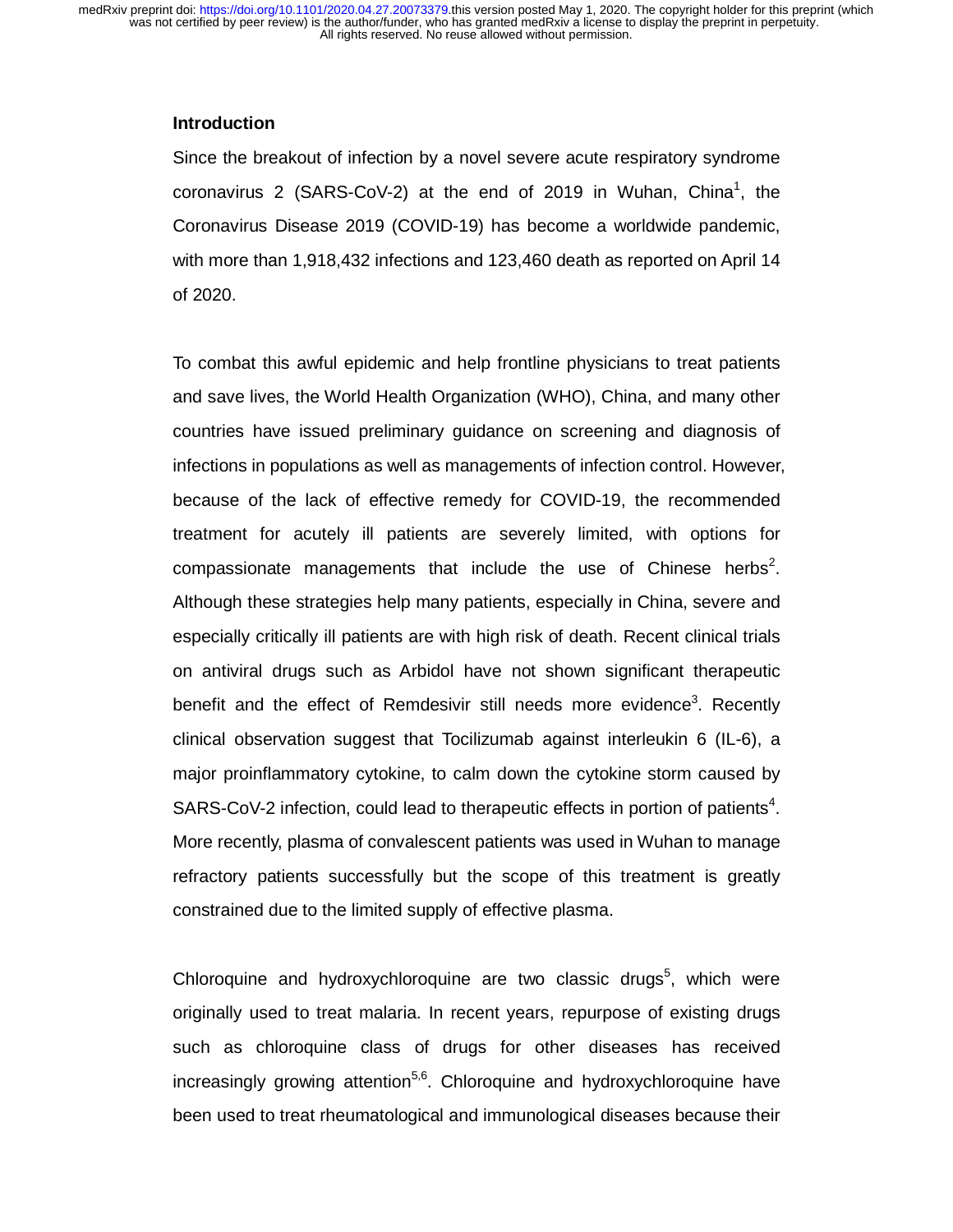> inhibition of immunity and proinflammatory cytokines. Chloroquine and hydroxychloroquine also have antimicrobial effects and were used to treat infections by bacteria and virus. Recently, Liu et al. suggested that hydroxychloroquine is effective in inhibiting SARS-CoV-2 infection cell-based assays<sup>7</sup> and Gautret et al demonstrated hydroxychloroquine treatment is significantly associated with reduction and disappearance of viral load in COVID-19 patients in a small size sample $8$ , which instigated new hope for an effective treatment for COVID-19.

> The key to reduce mortality of COVID-19, however, is to cure critically ill patients. This study demonstrates that hydroxychloroquine application, a less toxic derivative of chloroquine, is significantly associated with a decreased mortality in critically ill patients with COVID-19 by attenuating the inflammatory cytokine storm.

#### **Methods**

#### **Study design**

This investigation is a retrospective study involving critically ill patients with COVID-19 in Tongji Hospital, Wuhan, China. These patients were diagnosed according to the WHO interim guideline and the Clinical Guideline for COVID-19 Diagnosis and Treatment published by the National Health Commission of China between February 1 of 2020 and April 8 of 2020. This study has been approved by the institutional review board of Tongji Hospital (IRBID: TJ-C20200113). The written informed consent has been waived by the Ethics Committee because of the retrospective and anonymous nature of the data.

## **Patients' information**

All patients have medical history and imaging characteristics of COVID-19 and have been confirmed with SARS-CoV-2 infection by laboratory tests. In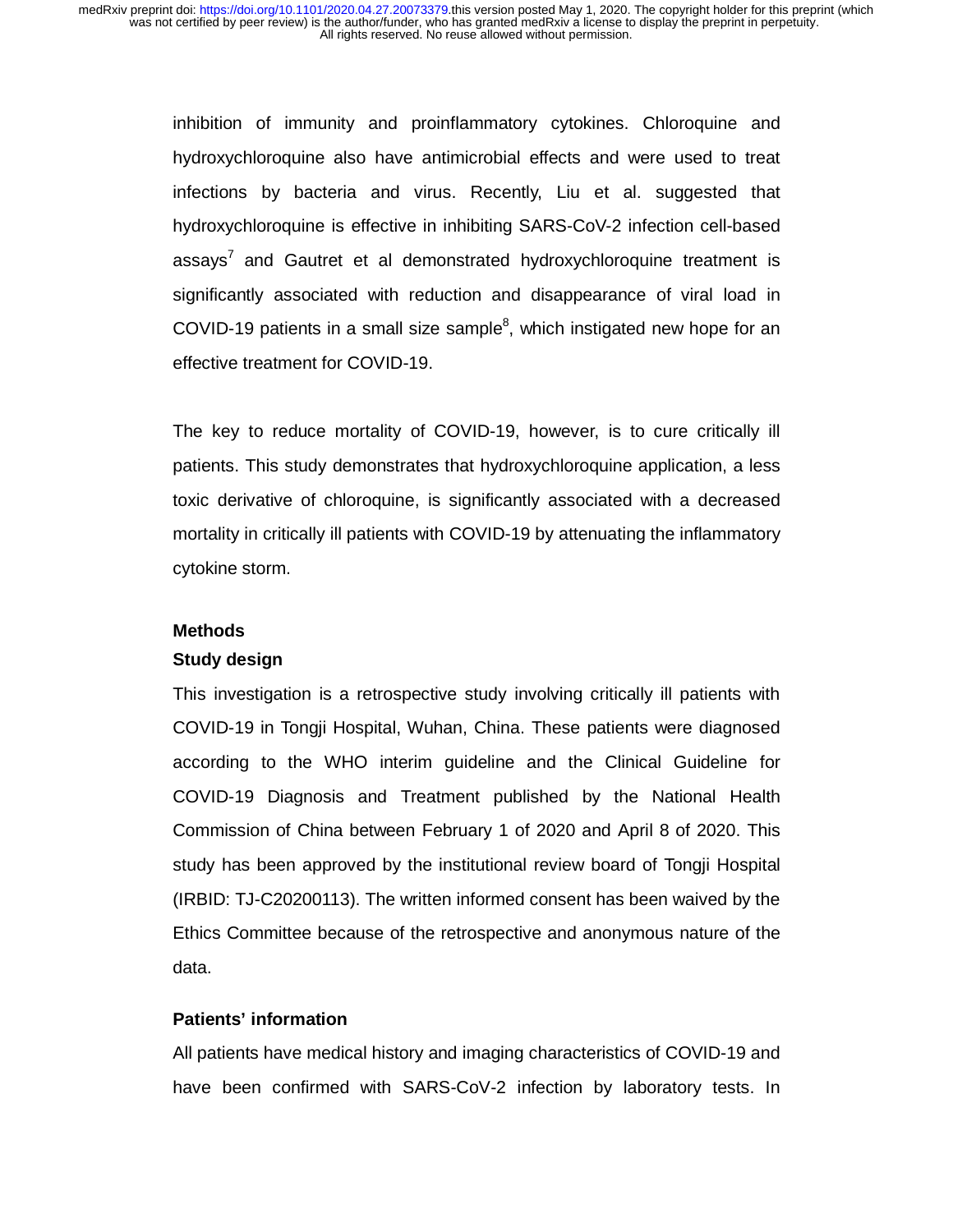addition, all patients were confirmed by chest computed tomography (CT) and SARS-CoV-2 pathogenic test. The inclusion for critically ill patients has to meet one of the following criteria: 1) patients had respiratory failure and needed mechanical ventilation; 2) patients had septic shock during hospitalization; 3) patients with other organ failures that required monitoring and treatment by intensive care unit. In this study, we included all critically ill patients with hospitalization during the epidemic period from February 1 of 2020 to April 8 of 2020.

# **Data collection of patients**

Health care data of COVID-19 patients, including medical history, chest CT, and laboratory tests, in-hospital therapies, and clinical deposits (death or cured discharge), were extracted by data coordinators through the electronic medical records. Laboratory test results included inflammatory cytokines and counts of white blood cells in peripheral blood.

# **Statistical analysis**

Continuous values were expressed as medians and interquartile range (Q1-Q3) and categorical variables as counts and percentages. The comparisons of continuous values between groups were performed with Wilcoxon rank-sum tests. For paired continuous variables, paired sample Wilcoxon rank test was used. Categorical variables were compared using Chi-square test. Survival curves was described by Kaplan-Meier method and compared with the log-rank test. Cox regression were performed to determine hazard ratios (HRs) and 95% confidence intervals (CIs). In the mulitivariable model, we adjusted for age, sex, history of hypertension, diabetes mellitus, coronary heart disease, and COPD, and oxygen saturation, as well as baseline treatment drugs. All comparisons were two-tailed, and  $p < 0.05$  was considered as statistically significant. All statistical analyses were performed with R packages (version 3.1.4, Vienna, Austria).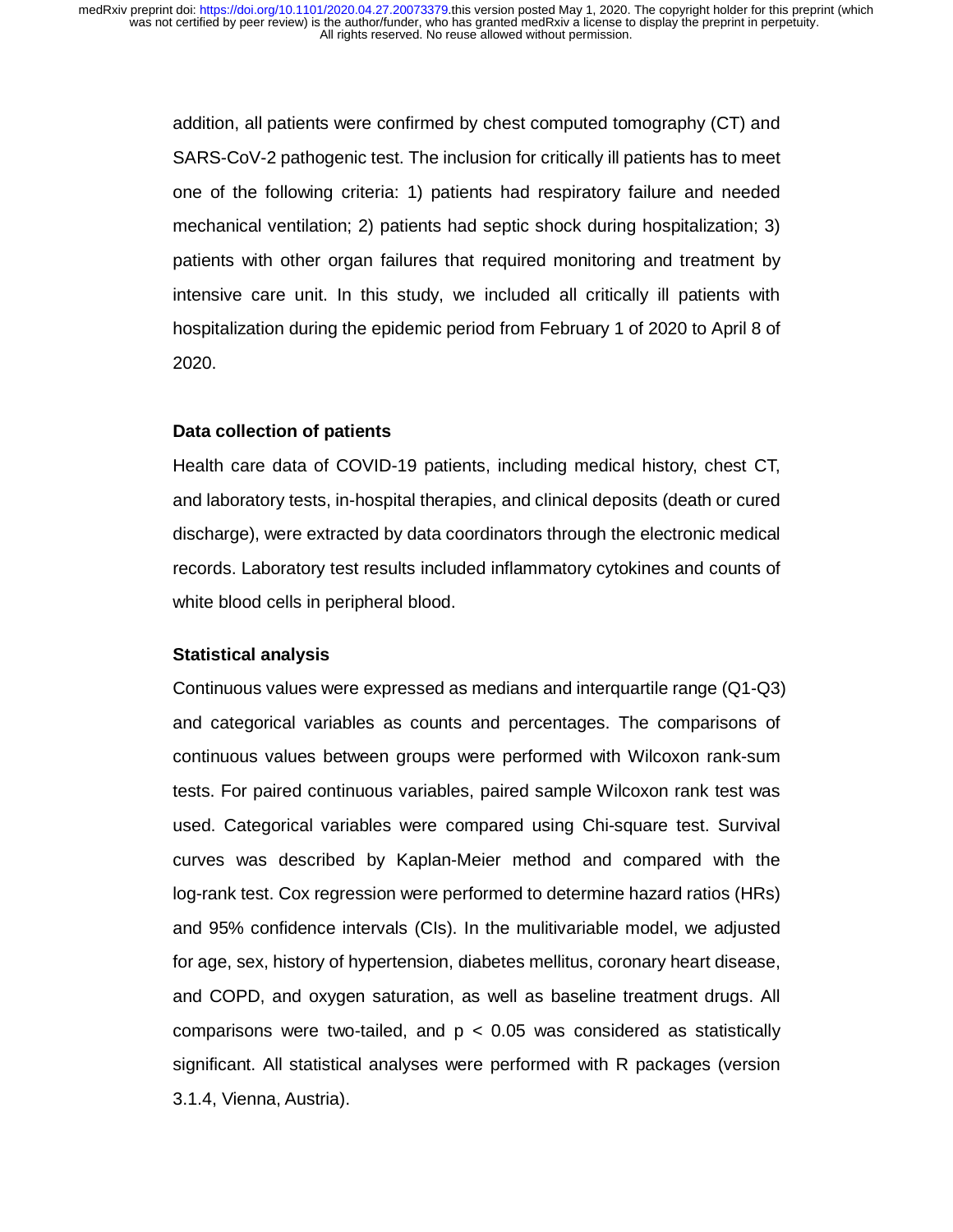#### **Results**

#### **Study patients**

From February 1 of 2020, through April 8 of 2020, a total 568 critically ill COVID-19 patients were admitted to Tongji Hospital, 358 males and 210 females. Median ages were 68 years old; 48 patients received hydroxychloroquine treatments (HCQ) (oral 200 mg twice per day for 7-10 days) and remaining 520 receiving basic treatments (non-hydroxychloroquine treatments, NHQC). Between these two groups, baseline characteristics including age, genders, original comorbidities, as well as severity of disease were not different (table 1).

# **Study outcomes**

In total of 568 patients, 247 patients died (mortality was 43.5%). Nine out of 48 HCQ patients (18.8%) died, while in NHCQ group, 238/520 (45.8%) patients died (*p*<0.001). Furthermore, average hospital stay time are 32 (26-41) days in HCQ group and 30 (18-40) days in NHCQ-treated patients (*p*=0.098), but hospital stay time before death from admission was longer in HCQ patients than NHCQ subjects [15 (10-21) vs. 8 (4-14)] days (p=0.021) (Table 2, and Figure 1A).

The baseline treatments were comparable for these two groups, including application of antiviral drugs (Lopinavir and Ritonavir, Entecavir hydrate, or Ribavirin) with 41.7% and 44.4% patients in HCQ and NHCQ, respectively, (p=0.71); intravenous immunoglobulin in 52.1% in HCQ and 47.1% patients in NHCQ, respectively (p=0.51); immunoenhancer in 16.7% in HCQ and 17.3% patients in NHCQ, respectively (p=0.91), but antibiotics in 77.1% in HCQ and 89.4% patients in NHCQ, respectively (p=0.01); but interferon application 0% in HCQ and 10.4% patients in NCHQ (p=0.01).

In order to eliminate the influence of confounding factors, we performed Cox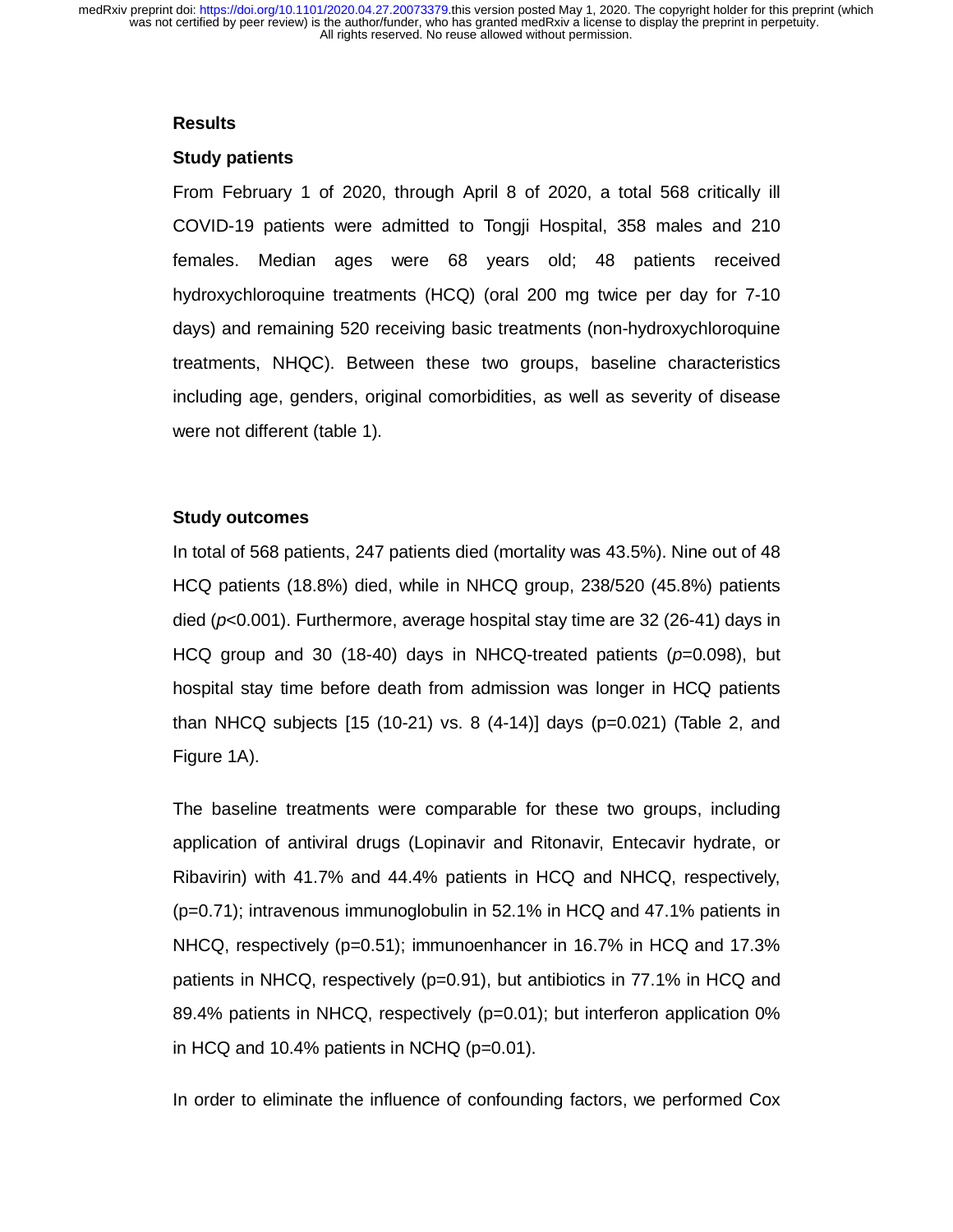> regression analysis for age, sex, history of hypertension, diabetes mellitus, coronary heart disease, and COPD, and oxygen saturation, and results showed that the use of hydroxychloroquine was associated with a significantly decreased mortality risk (unadjusted HR: 0.33; 95% CI: 0.17-0.64; p=0.001; adjusted HR: 0.32; 95% CI: 0.16-0.62; p<0.001), Furthermore, we adjusted effect of various baseline treatment drugs and results still showed that the use of hydroxychloroquine was associated with a significantly decreased mortality risk (unadjusted HR: 0.33; 95% CI: 0.17-0.64; p=0.001; adjusted HR: 0.33 (0.17-0.65, p=0.001), which further supports that the critically ill patients can obtain substantial benefit from hydroxychloroquine treatment.

## **Effect of hydroxychloroquine on inflammatory cytokines**

Laboratory tests showed that in HCQ group, IL-6 level in plasma was 5.2 (3.0-23.4) pg/mL after HCQ application, which significant lower than the IL-6 level before HCQ application (22.2 [8.3-118.9] pg/mL, p=0.002), but there is little change in NHCQ patients (21.3 [8.8-62.8] pg/mL vs. 20.2 [6.1-94.4] pg/mL,  $p \Box 0.05$ ] (Figure 2). Furthermore, we analyzed the change of IL-6 level during the hospitalization period and found that IL-6 level was lowered after HCQ application and kept the lower level stable during therapy period. However, interestingly, after hydroxychloroquine treatment stopped, inflammatory mediator IL-6 level went up to control level (Figure 3).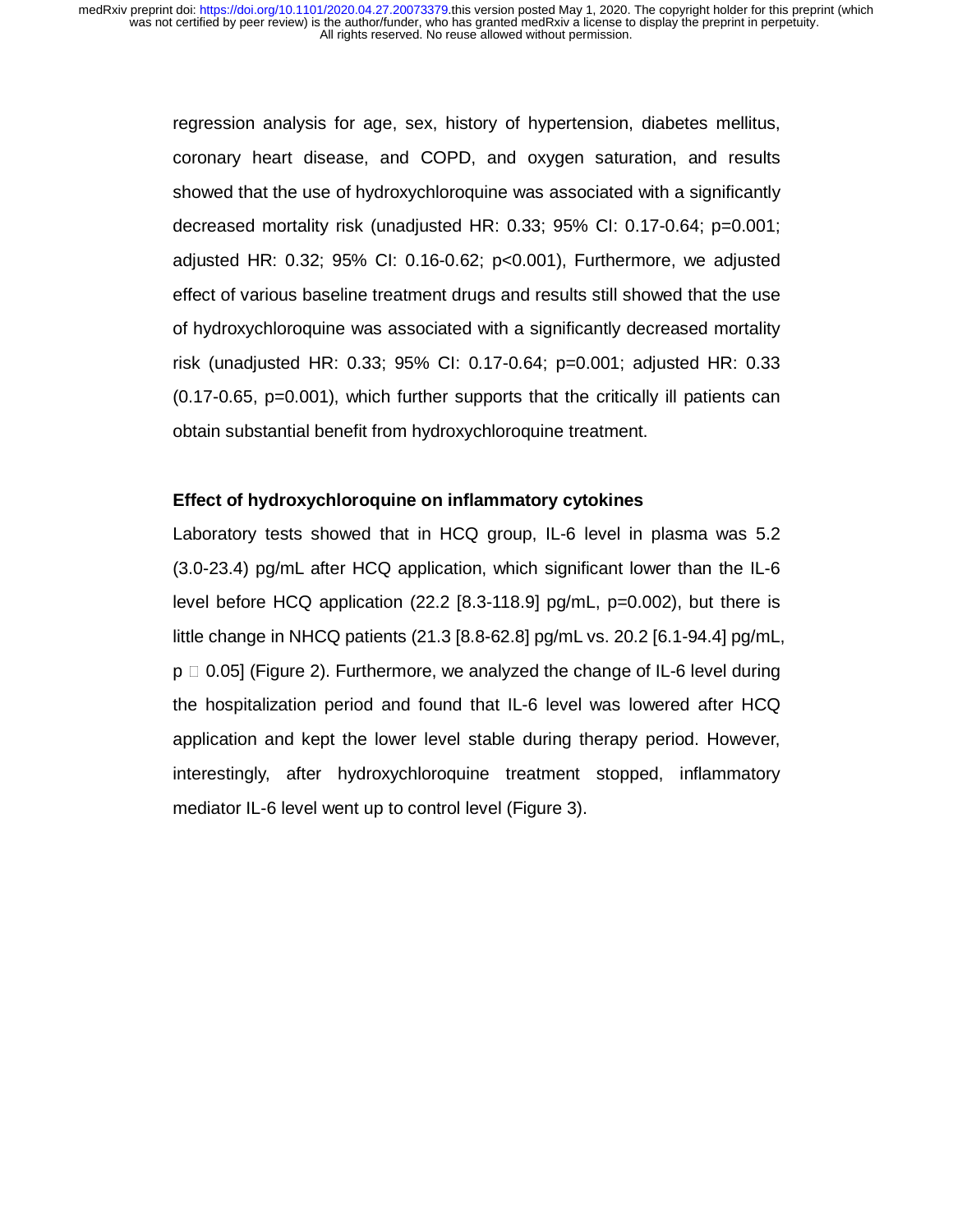## **Discussion**

This retrospective study found that hydroxychloroquine application is significantly associated with a decreased mortality in critically ill patients with COVID-19 and lower level of IL-6, one of most inflammatory cytokines. We also found that the length of hospital stay in the hydroxychloroquine-treated non-survivors is longer than in non-hydroxychloroquine-treated non-survivors, suggesting that hydroxychloroquine could prolong the lifetime of critically ill patients even if their lives were eventually lost, which further supports that hydroxychloroquine has therapeutic effects for critically ill patients of COVID-19. Importantly, we found that the role that hydroxychloroquine application associated with a decreased plasma IL-6 level is highly consistent with the duration of its administration, and once the drug stops, plasma IL-6 level rises up to control level.

We have noted that hydroxychloroquine has in vitro antiviral effects on several viruses, including SARS, and SARS-CoV- $2^{7-10}$ , which may contribute directly to its therapeutic effect to COVID-19 patients. However, the anti-SARS-CoV2 action of chloroquine does not seems to account for the significant efficiency to critically ill patients in our cohort.

COVID-19 patients displayed obvious immunity disorders, showing marked reduction in lymphocyte numbers in peripheral blood and lymphatic tissues, but huge amount of lymphocyte infiltration in lungs as well as in other critical organs such as heart. Many patients showed symptoms of cytokine storm with markedly-elevated levels of the proinflammatory cytokine IL-6, suggesting overactivated immune responses<sup>11</sup>. Anti-IL-6 antibody, Tocilizumab, has been been shown to be an effective treatment option for COVID-19 patients with a risk of cytokine storms.<sup>12</sup> In this study, we demonstrate that hydroxychloroquine can mimic the effect of anti-IL-6 antibody by observing decreased levels of Il-6 in the critically ill COVID-19 patients after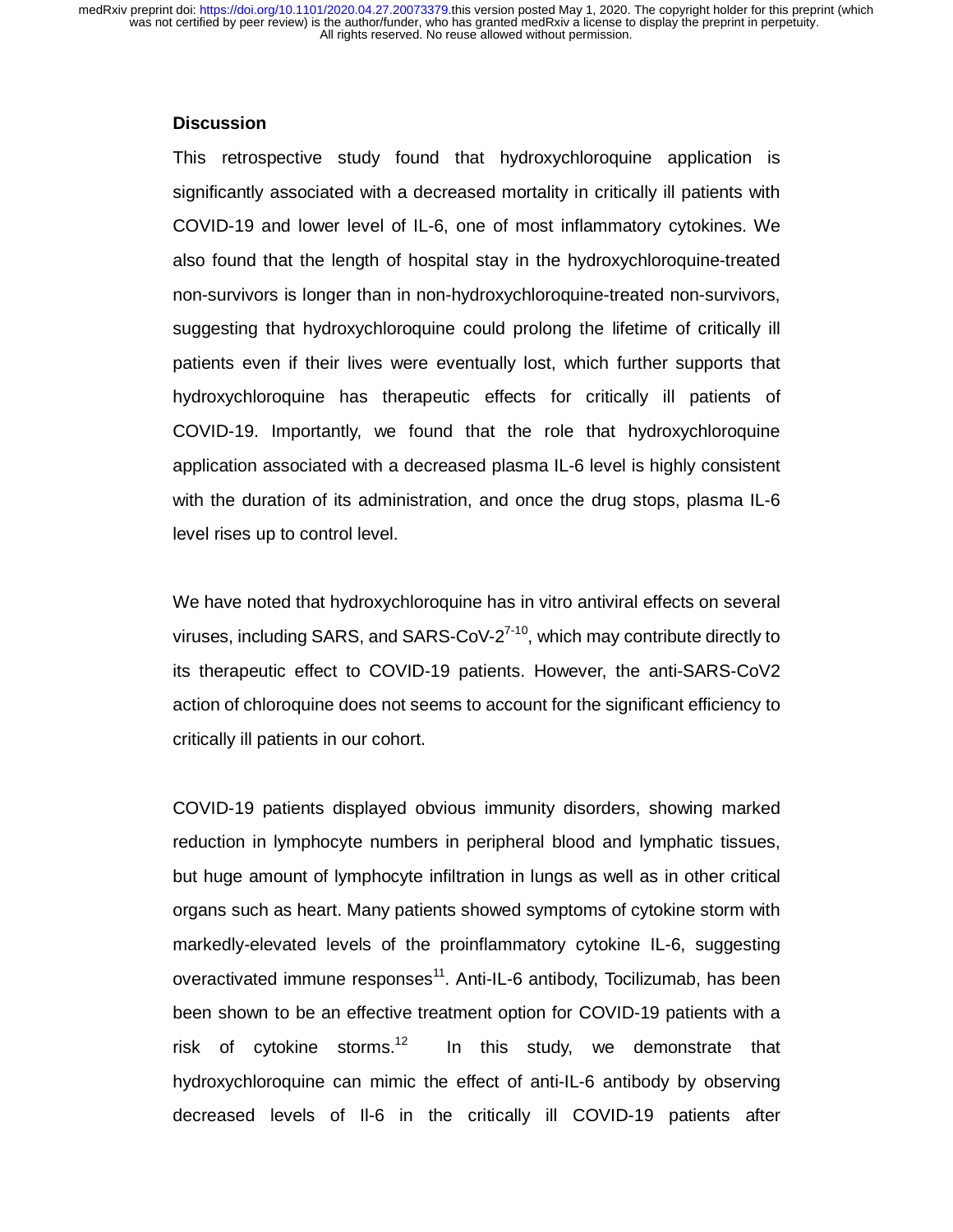hydroxychloroquine application. In addition, hydroxychloroquine can modulate human inflammatory macrophage polarization via downregulating M1 but upregulating  $M2$  macrophages<sup>13,14</sup>, and inhibit proinflammatory cytokines through inhibition of lysosomal-autophagy pathways<sup>14</sup> and formation of double membrane vesicles  $6,15$ , a process required for genome replication by the SARS Coronavirus Replication Complex<sup>16</sup>. Thus, its anti-inflammatory action of hydroxychloroquine in combination of its inhibitory of viral replication may contribute greatly to its therapeutic effects on critically ill COVID-19 patients. In addition, tissue distribution of hydroxychloroquine is unique and favors therapy of pneumonia because it has much higher concentrations in lungs $<sup>1</sup>$ .</sup> Importantly, the chloroquine class of drugs have been showed to repress inflammation with great synergy with low concentrations of glucocorticoids, one of the most potent classes of anti-inflammatory drugs, pointing to possibility of combined therapy of hydroxychloroquine with low dose of glucocorticoids $14$ .

Additionally, a decreased plasma IL-6 level after hydroxychloroquine use is highly consistent with its application period and after stopped its role disappear and IL-6 level increases to the level of non-hydroxychloroquine patients. This finding indicates that we need to adjust our treatment regimen, that is, to keep use hydroxychloroquine until patients are completely cured.

In summary, this retrospective study demonstrates that hydroxychloroquine application is associated with a decreased risk of death in critically ill COVID-19 patients without obvious toxicity and its mechanisms of action is probably mediated through its inhibition of inflammatory cytokine storm on top of its ability in inhibiting viral replication. Therefore, hydroxychloroquine should be considered as a primary option to apply to treat critically ill COVID-19 patients, which could save lives during the current COVID-19 pandemic despite that randomized-double blind control study is needed to provide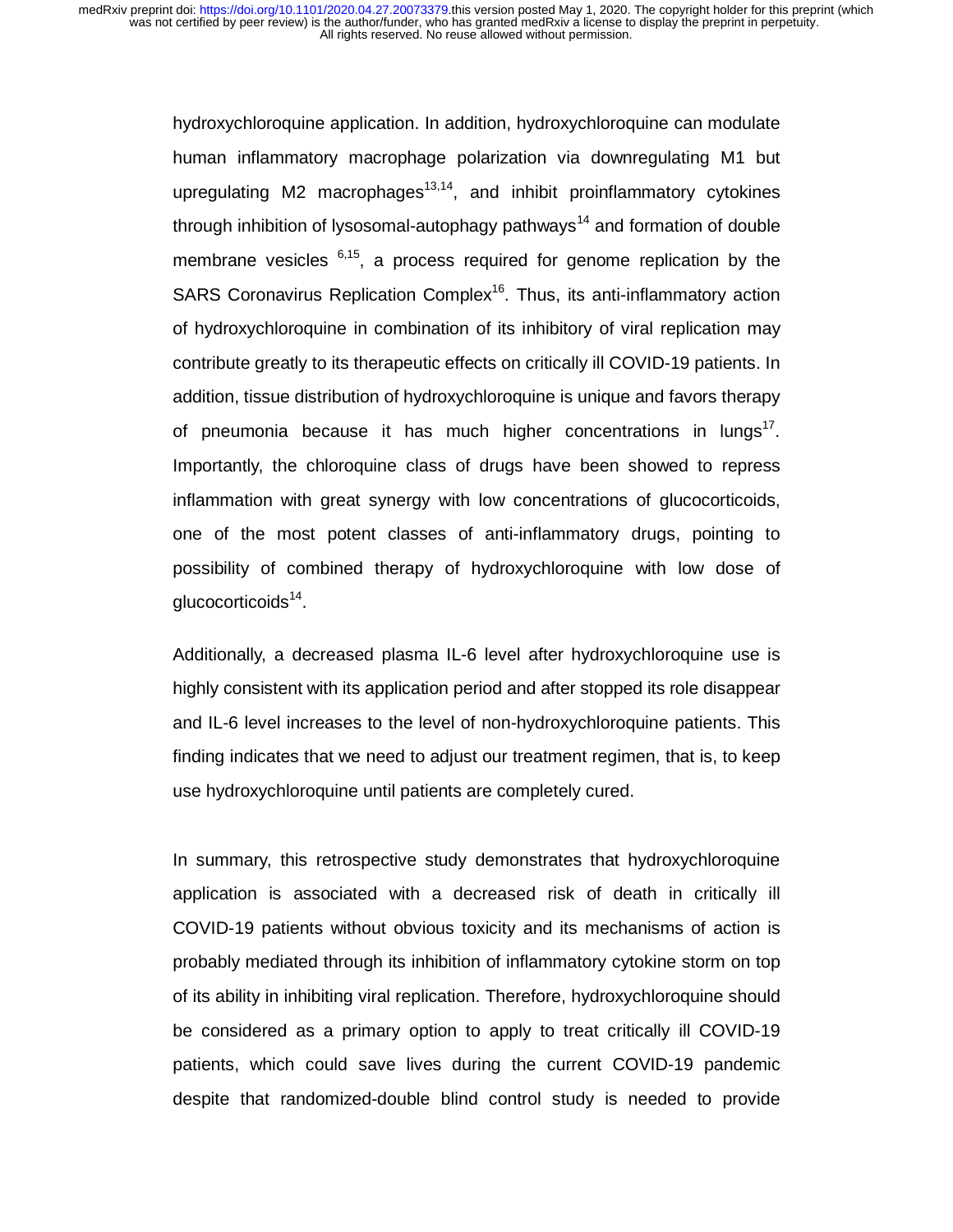> stronger evidence. Although this retrospective study was performed with the critically ill COVID-19 patients, hydroxychloroquine should also be an option for early stage of patients because the safety records and their long history of use in treating malaria infections.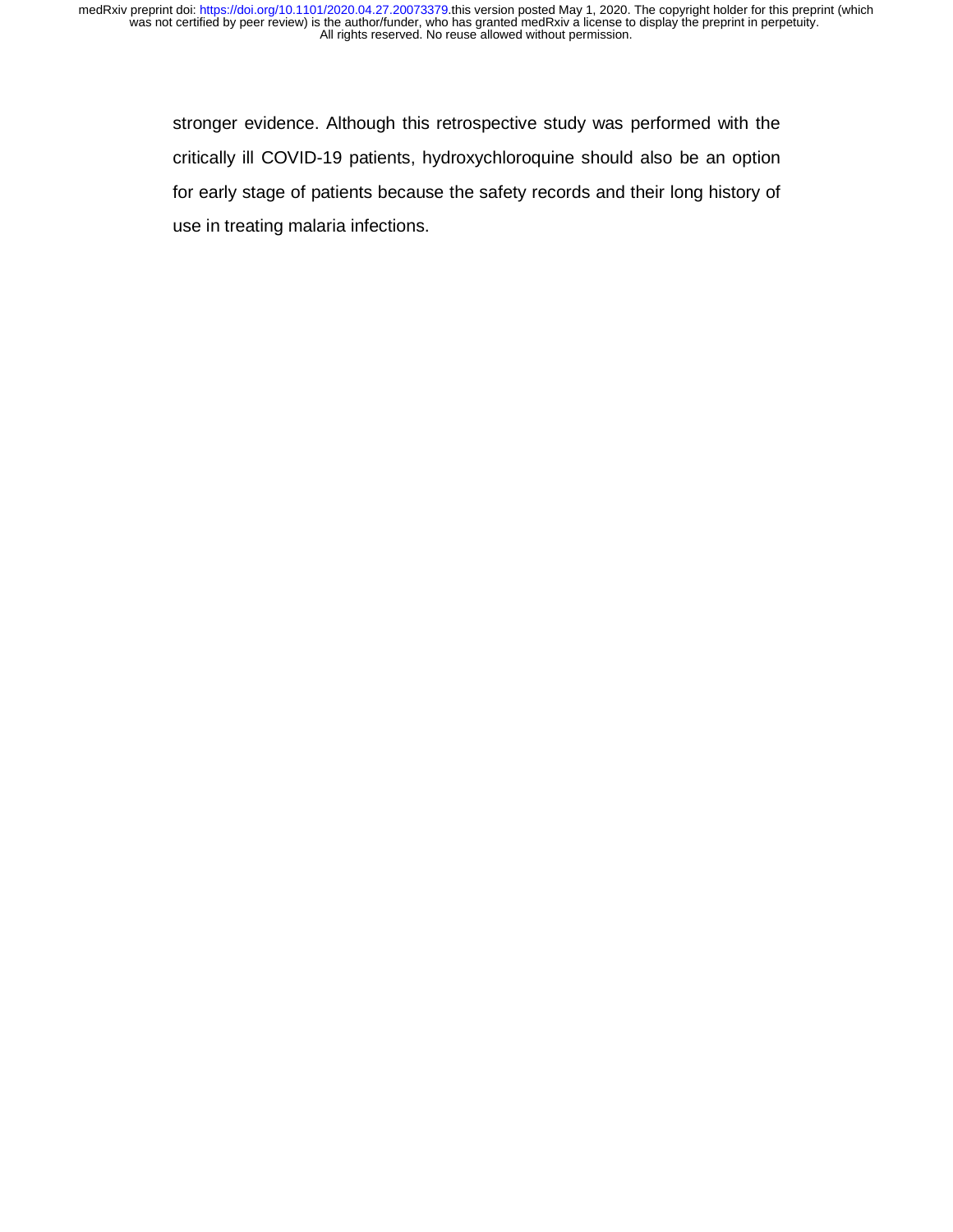# **Funding**

This work was supported in part by projects from Ministry of Science and Technology of China (No. 2020YFC0844500), Nature Science Foundation of China (Nos. 31130031), Emergency project fund of Chinese Academy of Sciences (No. 2020YJFK0105) and Chinese Academy of Engineering and Ma Yun Foundation (No. 2020-CMKYGG-05).

No funding bodies had any role in study design, data collection and analysis, decision to publish, or preparation of the manuscript.

# Author announcements:

- 1. Conflicts of interest: The authors have declared that no competing interests exist.
- 2. Its content, figures, and tables have not been published or submitted elsewhere in print or electronic format and will not be submitted elsewhere during the period of review by *SCIENCE CHINA Life Sciences*.

# Acknowledgments

We thank all our colleagues from the Department of Internal Medicine, Tongji Hospital, as well as all the medical staffs fighting against COVID-19, for their tremendous efforts. We also thank Professor H. Eric Xu in Shanghai Institute of Materia Medica, Chinese Academy of Sciences for his great help in writing this paper.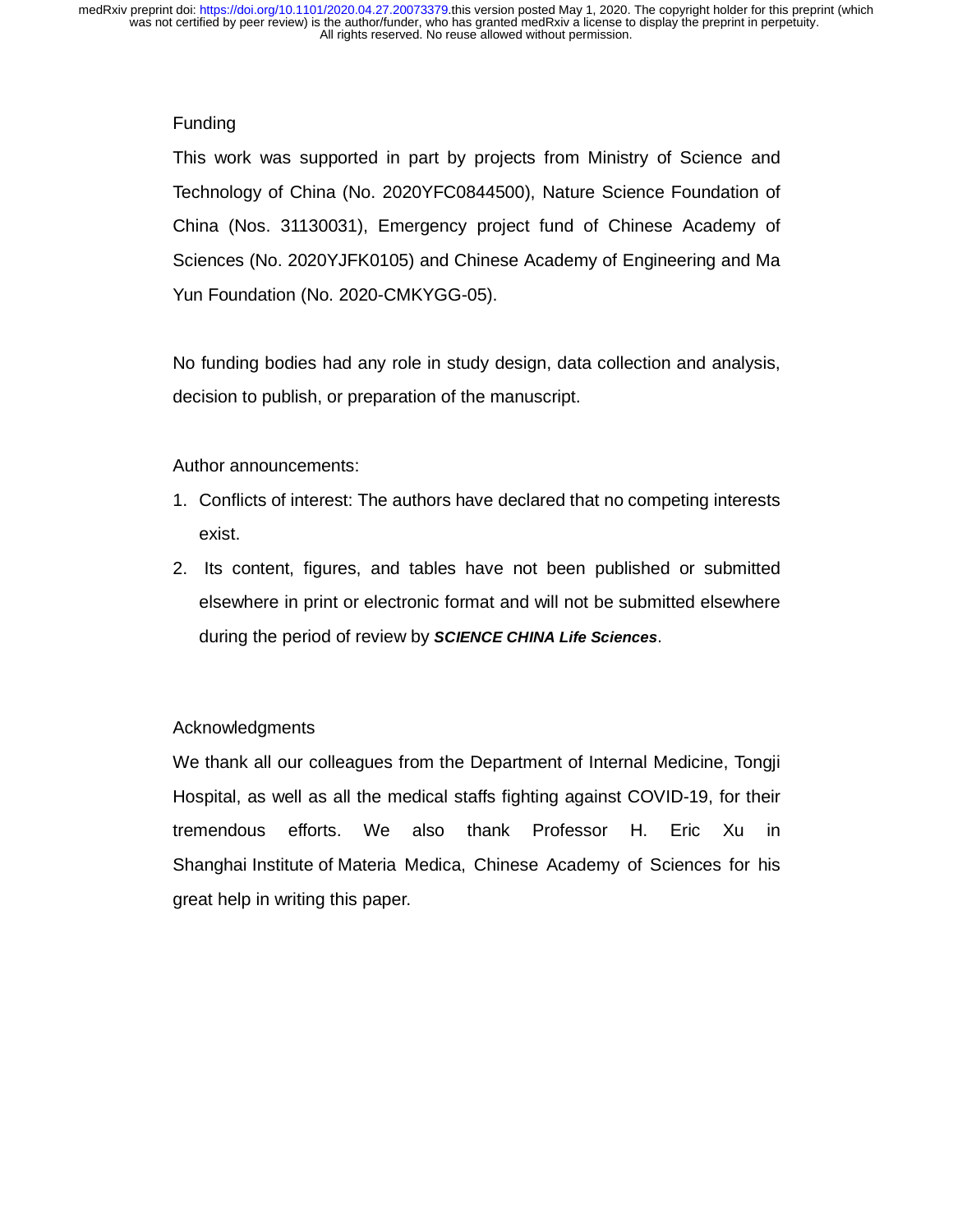### References

- 1. Guan WJ, Ni ZY, Hu Y, et al. Clinical Characteristics of Coronavirus Disease 2019 in China. *N Engl J Med.* Feb 28 2020. doi: 10.1056/NEJMoa2002032.
- 2. China NHCo. Chinese management guideline for COVID-19 (version 5.0). 2020; http://wwwnhcgovcn/yzygj/s7653p/202002/d4b895337e19445f8d728fcaf1e3e13a.sht <u>ml</u>.
- 3. Grein J, Ohmagari N, Shin D, et al. Compassionate Use of Remdesivir for Patients with Severe Covid-19. *N Engl J Med. Apr 10.* 2020. doi: 10.1056/NEJMoa2007016.
- 4. Zhang C, Wu Z, Li JW, Zhao H, Wang GQ. The cytokine release syndrome (CRS) of severe COVID-19 and Interleukin-6 receptor (IL-6R) antagonist Tocilizumab may be the key to reduce the mortality. *Int J Antimicrob Agents.* Mar 29 2020:105954. doi: 10.1016/j.ijantimicag.2020.105954.
- 5. Rainsford KD, Parke AL, Clifford-Rashotte M, Kean WF. Therapy and pharmacological properties of hydroxychloroquine and chloroquine in treatment of systemic lupus erythematosus, rheumatoid arthritis and related diseases. *Inflammopharmacology.*  2015;23(5):231-269.
- 6. Plantone D, Koudriavtseva T. Current and Future Use of Chloroquine and Hydroxychloroquine in Infectious, Immune, Neoplastic, and Neurological Diseases: A Mini-Review. *Clin Drug Investig.* 2018;38(8):653-671.
- 7. Liu J, Cao R, Xu M, et al. Hydroxychloroquine, a less toxic derivative of chloroquine, is effective in inhibiting SARS-CoV-2 infection in vitro. *Cell Discov.* 2020;6:16.
- 8. Gautret P, Lagier J-C, Parola P, et al. Hydroxychloroquine and azithromycin as a treatment of COVID-19: results of an open-label non-randomized clinical trial. *Int J Antimicrob Agents.* Mar 20. 2020:105949. doi: 10.1016/j.ijantimicag.2020.105949.
- 9. Al-Bari MAA. Chloroquine analogues in drug discovery: new directions of uses, mechanisms of actions and toxic manifestations from malaria to multifarious diseases. *J Antimicrob Chemother.* 2015;70(6):1608-1621.
- 10. Yao X, Ye F, Zhang M, et al. In Vitro Antiviral Activity and Projection of Optimized Dosing Design of Hydroxychloroquine for the Treatment of Severe Acute Respiratory Syndrome Coronavirus 2 (SARS-CoV-2). *Clin Infect Dis*. 2020 Mar 9. pii: ciaa237. doi: 10.1093/cid/ciaa237
- 11. Wang C, Xie J, Zhao L , et al. Aveolar Macrophage Activation and Cytokine Storm in the Pathogenesis of Severe COVID-19. Research Square. 26 Mar, 2020. DOI: 10.21203/rs.3.rs-19346/v1
- 12. Luo P, Liu Y, Qiu L, Liu X, Liu D, Li J. Tocilizumab treatment in COVID-19: a single center experience. *J Medl Virol.* Apr 6 2020. DOI: 10.1002/jmv.25801
- 13. Shiratori H, Feinweber C, Luckhardt S, et al. An in vitro test system for compounds that modulate human inflammatory macrophage polarization. *Europ J Pharmacol.* Aug 15 2018;833:328-338.
- 14. Sarzi-Puttini P, Giorgi V, Sirotti S, et al. COVID-19, cytokines and immunosuppression: what can we learn from severe acute respiratory syndrome? *Clin Exp Rheumatol.*  2020;38(2):337-342.
- 15. He Y, Xu Y, Zhang C, et al. Identification of a lysosomal pathway that modulates glucocorticoid signaling and the inflammatory response. *Sci Signal.* 2011;4(180):ra44.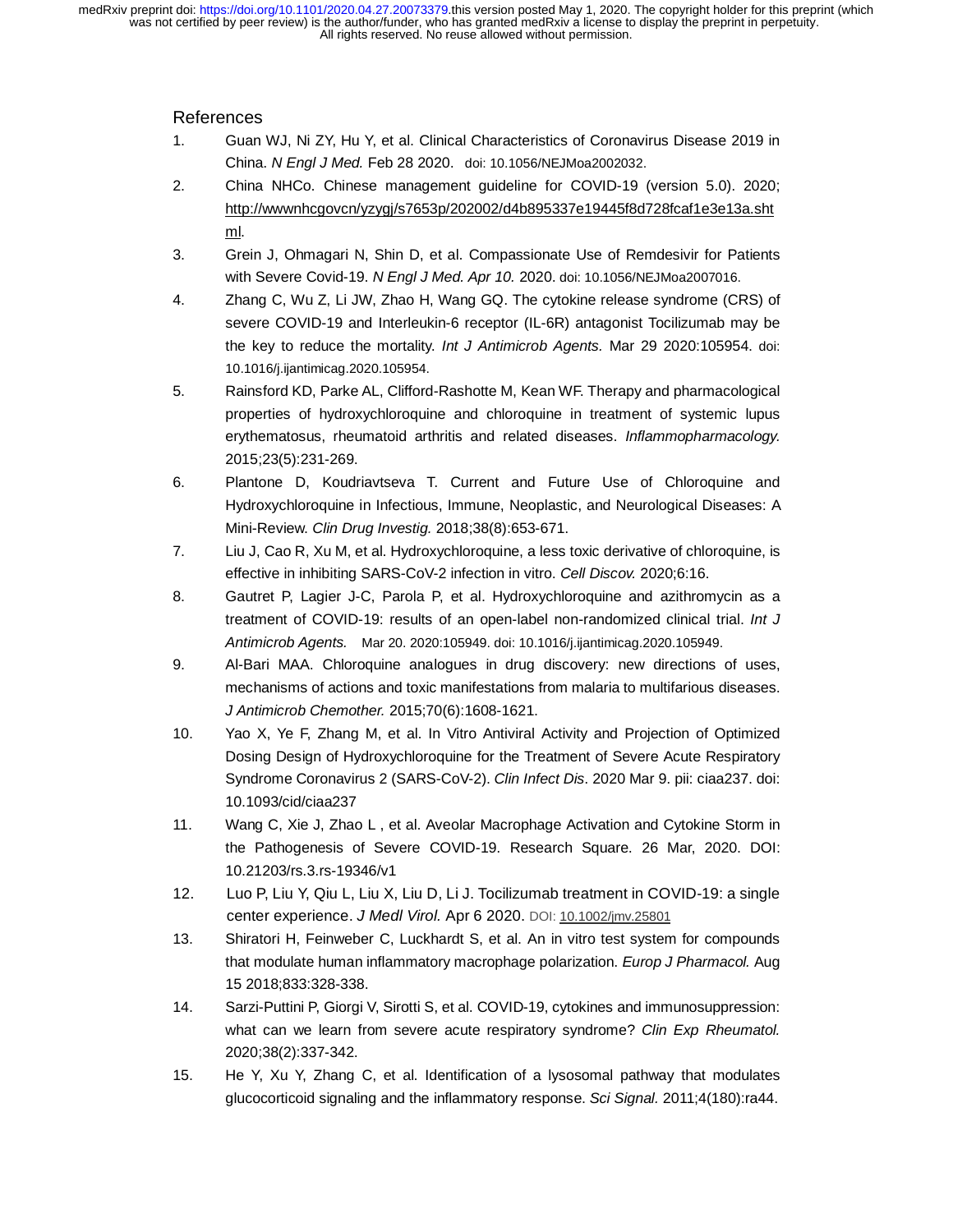- 16. Snijder EJ, van der Meer Y, Zevenhoven-Dobbe J, et al. Ultrastructure and origin of membrane vesicles associated with the severe acute respiratory syndrome coronavirus replication complex. *J Virol.* Jun 2006;80(12):5927-5940.
- 17. McChesney EW, Banks WF, Fabian RJ. Tissue distribution of chloroquine, hydroxychloroquine, and desethylchloroquine in the rat. *Toxicol App Pharmacol.*  1967;10(3):501-513.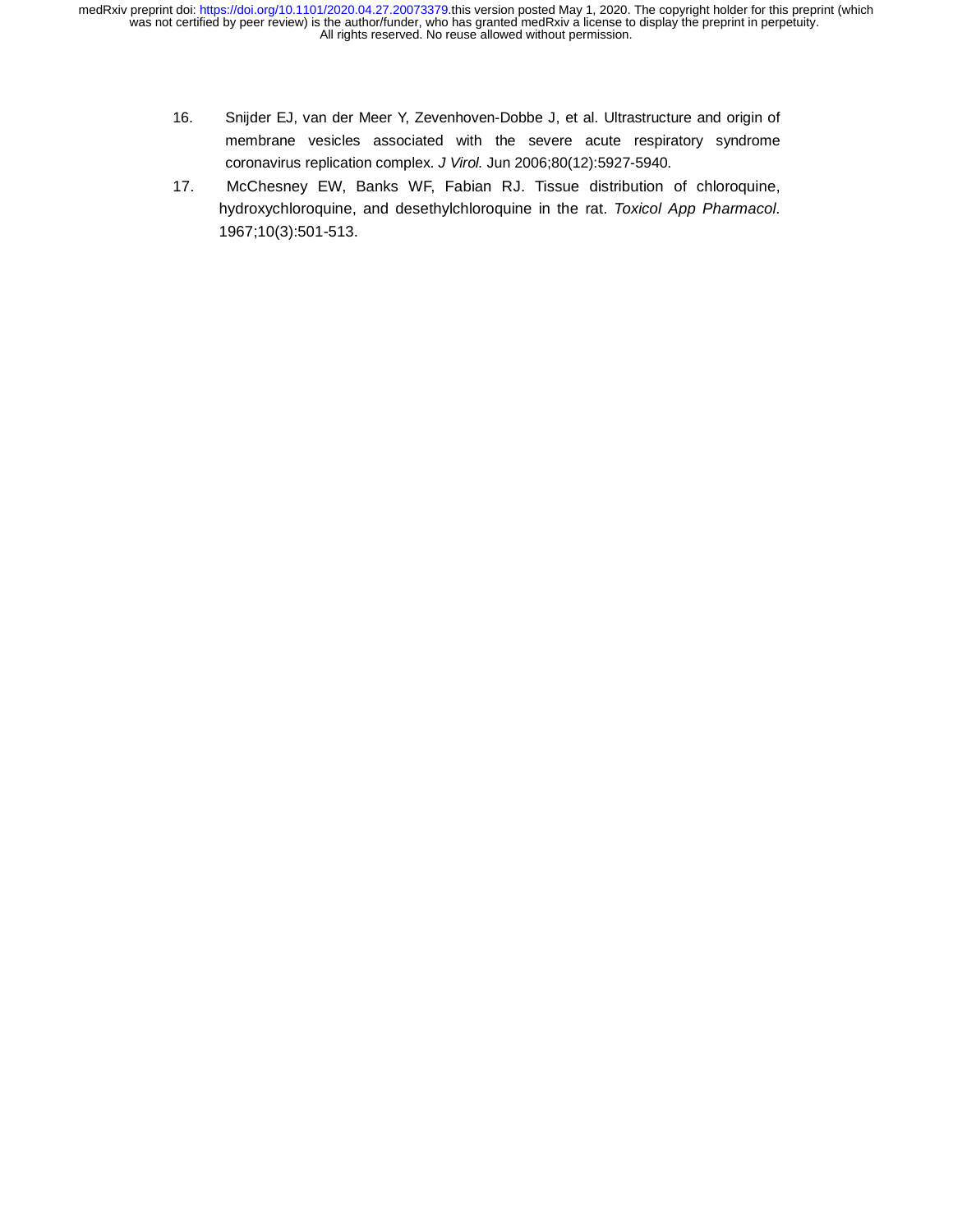### Figure legends

Figure 1. Kaplan-Meier curve of COVID-19 patients treated with or without hydroxychloroquine. Hydroxychloroquine treatment is significantly associated with a decreased mortality in critically ill COVID-19 patients compared with those without hydroxychloroquine treatment (\*P<0.001). HCQ, hydroxychloroquine; NHCQ, non-hydroxychloroquine.

Figure 2. Effects of hydroxychloroquine treatment on plasma level of IL-6. Hydroxychloroquine treatment is associated with a decreased level of IL-6 in about 5 (4-8) days, \*P<0.05 (A). The level of IL-6 did not change in non-hydroxychloroquine treatment group at the same observation time (B). HCQ, hydroxychloroquine; NHCQ, non-hydroxychloroquine.

Figure 3. Continuous curve of plasma levels of IL-6 showing that the consistency of hydroxychloroquine treatment period with lowering IL-6 level.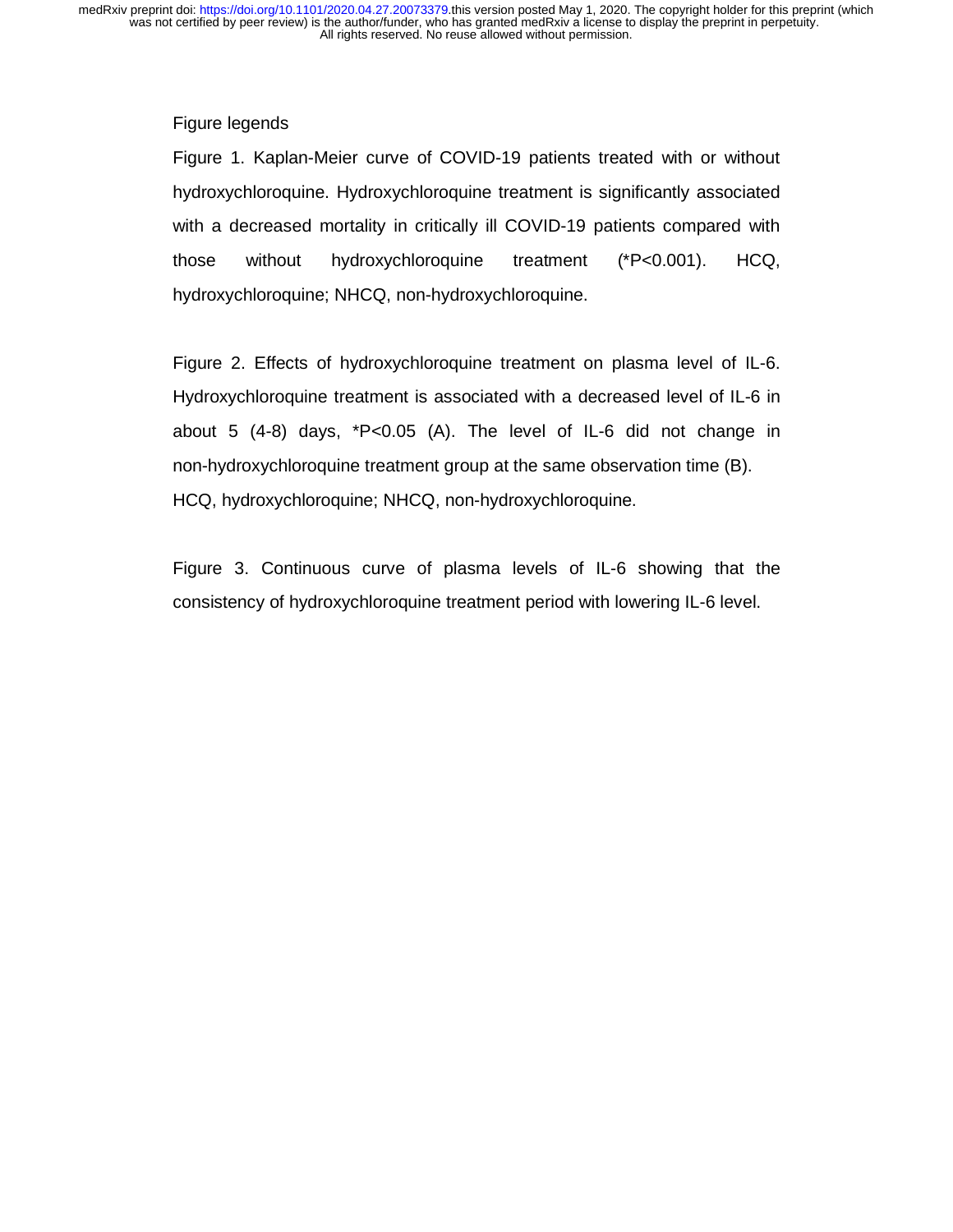|                               | All patients | <b>HCQ</b>   | Non-HCQ    | P     |
|-------------------------------|--------------|--------------|------------|-------|
|                               | $(n = 568)$  | $(n = 48)$   | (n =520)   |       |
| Age, years                    | 68 (57-76)   | 68 (60-75)   | 68 (57-77) | 0.933 |
| Age range, years              |              |              |            | 0.444 |
| ≤60 $(%)$                     | 157 (27.6)   | 11 (22.9)    | 146 (28.1) |       |
| $>60$ (%)                     | 411 (72.4)   | 37(77.1)     | 374 (71.9) |       |
| Gender, male (%)              | 358 (63.0)   | 32(66.7)     | 326 (62.7) | 0.585 |
| Original comorbidities        |              |              |            |       |
| Hypertension (%)              | 252 (44.4)   | 23 (47.9)    | 229 (44.0) | 0.605 |
| Coronary heart disease (%)    | 59 (10.4)    | 2(4.2)       | 57 (11.0)  | 0.213 |
| COPD (%)                      | 16(2.8)      | 0(0)         | 16(3.1)    | 0.384 |
| Diabetes (%)                  | 97(17.1)     | 12(25.0)     | 85 (16.3)  | 0.127 |
| $SpO2$ on admission (%)       | 96 (90-98)   | 94.5 (90-96) | 96 (90-98) | 0.216 |
| Oxygen therapy, n (%)         | 547 (96.3)   | 47 (97.9)    | 500 (96.2) | 0.714 |
| Mechanical ventilation, n (%) | 349 (61.4)   | 28 (58.3)    | 321 (61.7) | 0.644 |

Table 1. Baseline characteristics of critically ill COVID-19 patients

Abbreviations: HCQ, hydroxychloroquine; COPD, chronic obstructive pulmonary disease; SpO2, percutaneous oxygen saturation.

The percentage represented the frequency divided by the total cohort size (n=568).

Mechanical ventilation contained Non-invasive ventilation and Invasive ventilation

Data were presented as medians and interquartile range (Q1-Q3).

HCQ, Hydroxychloroquine treatment; NHCQ, non-Hydroxychloroquine treatment.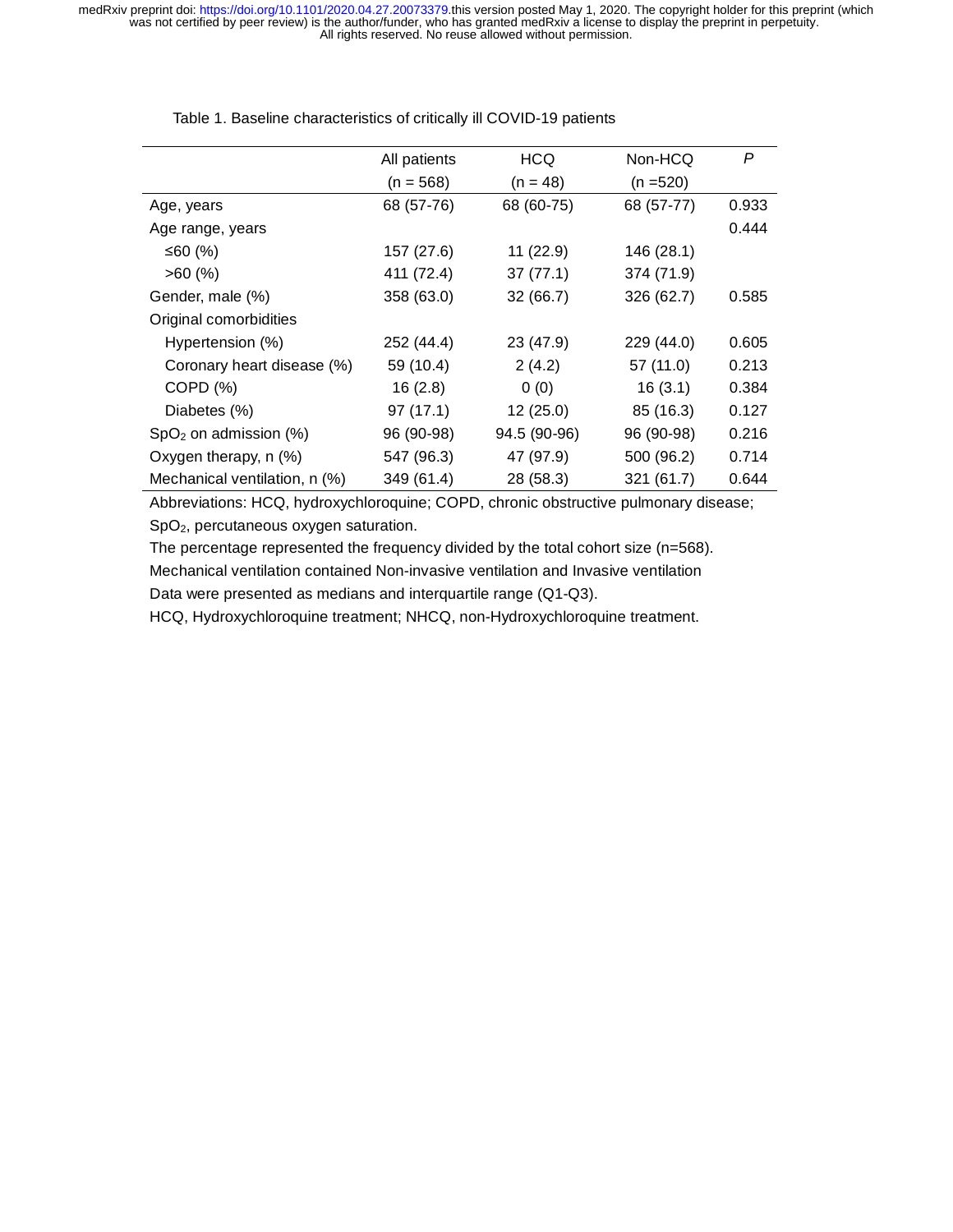|                                 | <b>HCQ</b> | Non-HCQ    |         |
|---------------------------------|------------|------------|---------|
| Total patients, n               | 48         | 520        |         |
| Dead patients, n (%)            | 9(18.8)    | 238 (45.8) | < 0.001 |
| Hospital stay time before death | 15 (10-21) | $8(4-14)$  | 0.021   |
| (day)                           |            |            |         |

Table 2. Comparison of clinical outcomes between HCQ treated and non HCQ treated patients.

Data were presented as medians and interquartile range (Q1-Q3). HCQ,

hydroxychloroquine treatment; NHCQ, non-hydroxychloroquine treatment.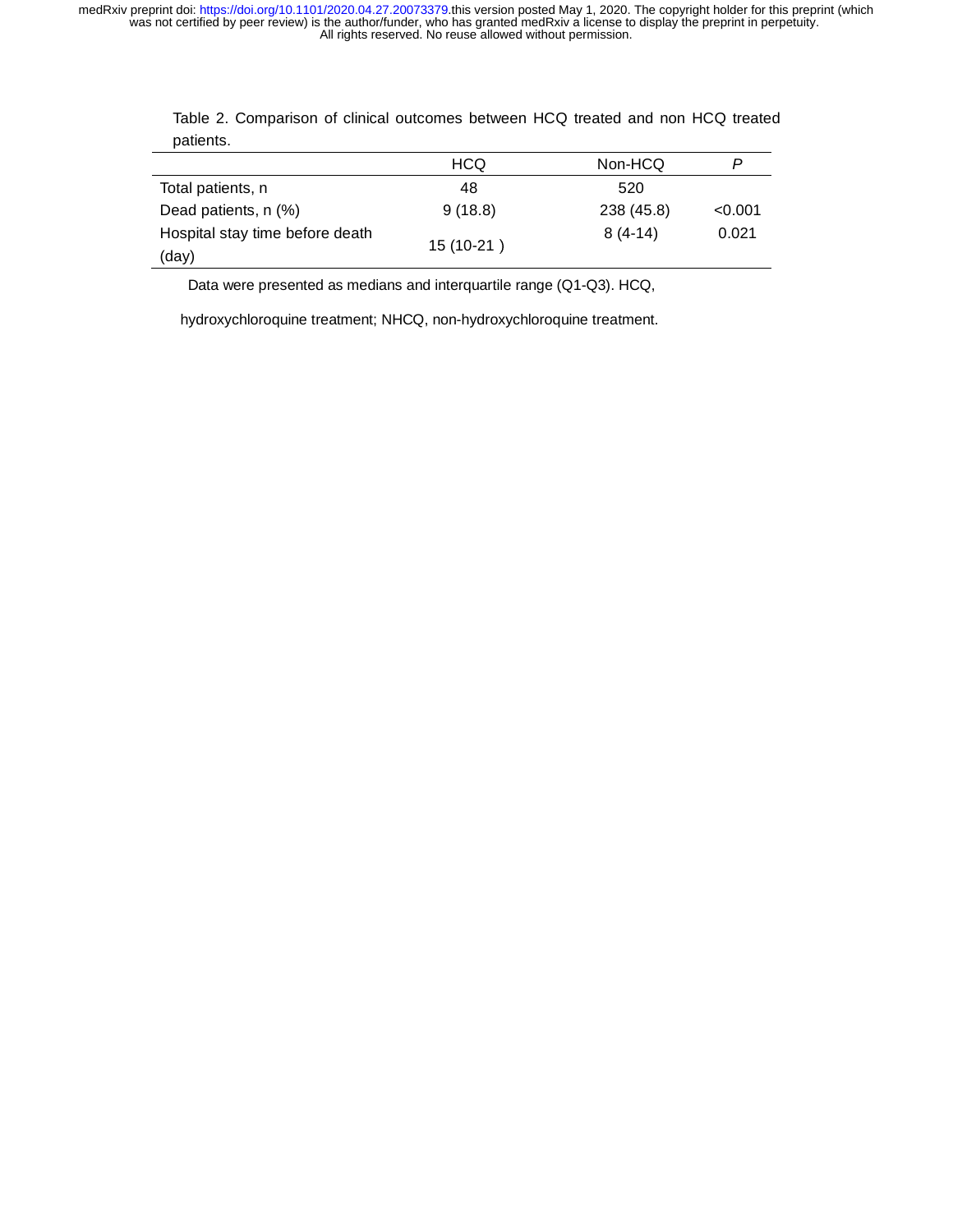Figure 1

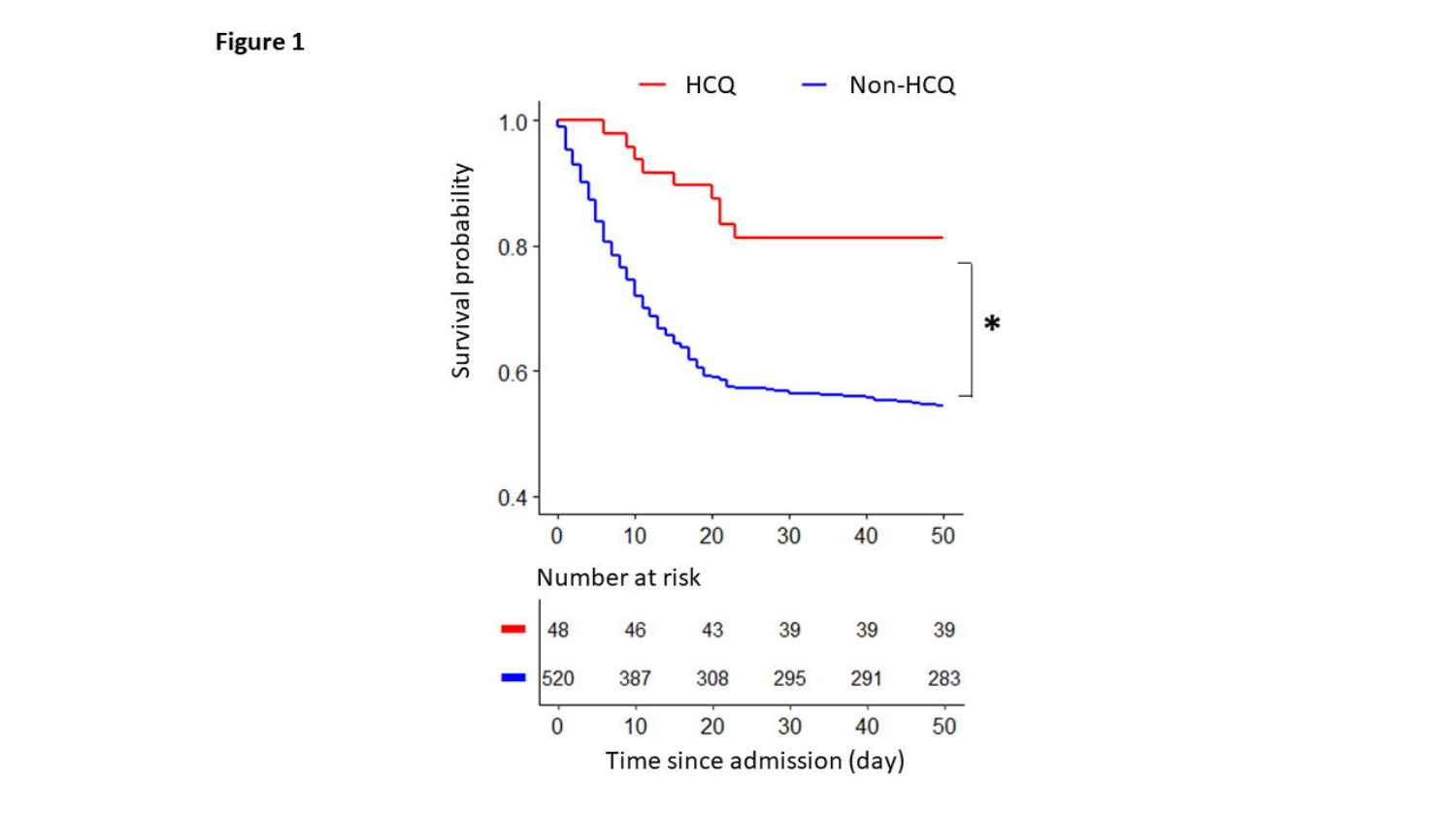